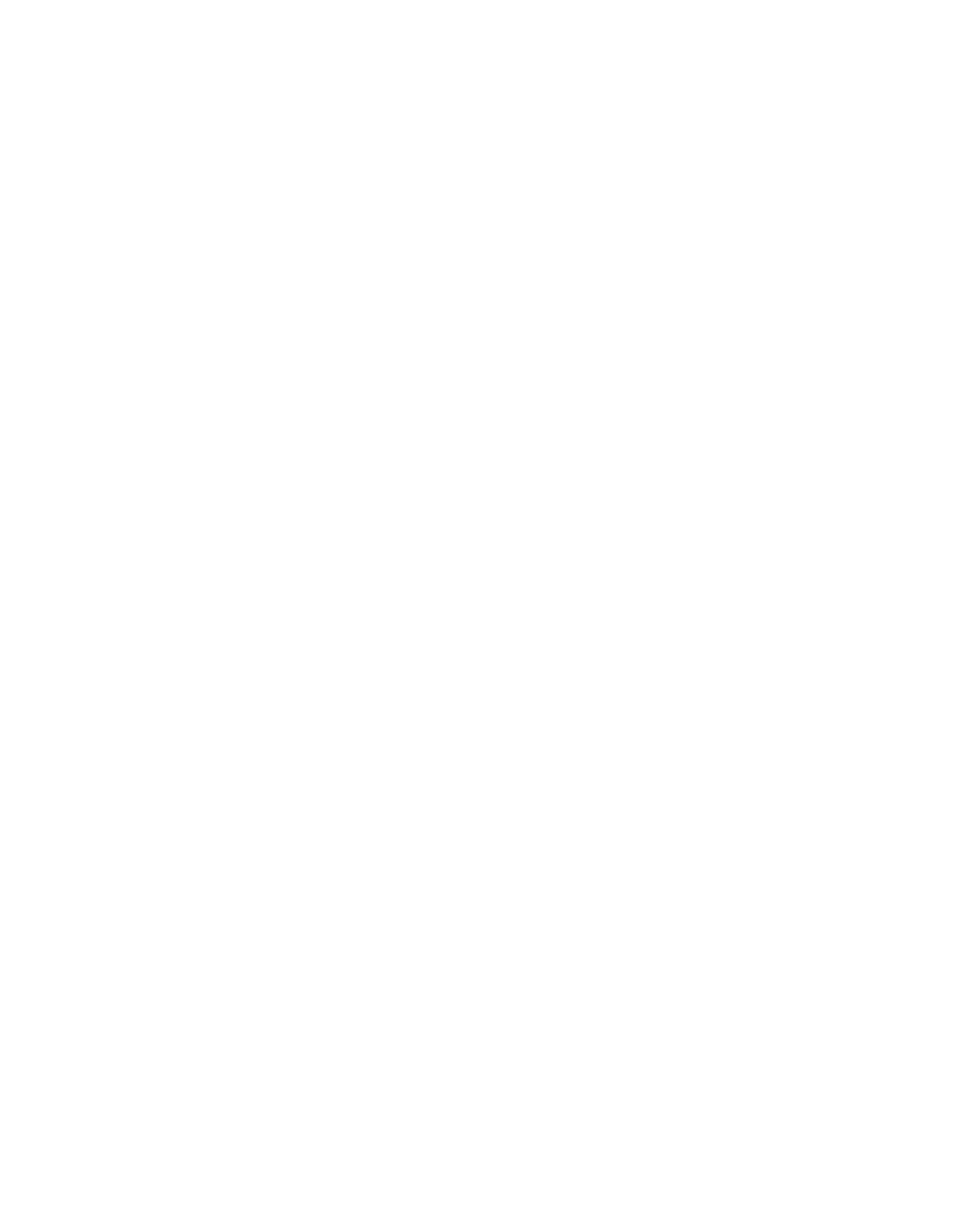#### M. Zafar Igbal and S. Atiqur Rehman

Hussain et al. (2000) evaluated the herbaceous plants exposed to simulate acid rain exhibited a wide variety of symptoms with lesions developing on both vegetative and reproductive structures. Korthals et al. (2000) examined a progressive increase in wax production in response to acid mist in seedlings of Pinus sylvestris and P. contorte. Effect of simulated acidic rain treatments has been observed on yield and carbohydrate contents of green pepper Capsicum annum cv. NP-46A (Shri and Kumar, 2000). The plants were treated in different pH of acidic rains and recorded number of flowers and fruits per plant, carbohydrate contents of stem and leaf fractions were adversely affected. Velikova et al. (2000) found that acid rain (pH 1.8) significantly increased peroxidase and decreased catalase activities at the first hours after treatment. Later both enzyme activities were enhanced that could contribute to the scavenging and detoxification of active oxygen species.

The purpose of this study was to determine the effect of acid mist on the growth of Albizia lebbeck and Leucaena leucocephala in the natural habitat conditions.

### **MATERIALS AND METHODS**

Seeds of Albizia lebbeck (L.) Benth. and Leucaena leucocephala (Lam.) de Wit. were collected from the University campus to determine the effects of acid mist on plants. All the seeds were sterilized with 0.85% chlorox (CaOCl<sub>2</sub>.H<sub>2</sub>O) for about 1-2 minutes and after that rinsed thoroughly with distilled water.

Before sowing, the seed germination was checked, by placing them on the moist filter papers in petridishes. 15 seeds of each species were sown in each pot at a depth of 2 cm. Each pot contained garden soil and manure in the ratio of 3:1. There were four replicates in all. Acid solutions of different pH (pH 4, 5, 6 and 7) were prepared with sulfuric acid. Potted plants were kept in the green house in the ambient conditions. The acid mist treatment was started when the seedlings acquire the height of about 5 cm in Leucaena sp. and 12 cm in Albizia sp., and was continued for three weeks. Potted plants were sprayed individually with different pH solutions (pH 4, 5, 6 and 7) twice a week. Acid mist treatment was supplemented by irrigation with water according to the need of individual plants, thus soil moisture content was kept uniform. Every week, the height of the plant and the number of leaves

were recoded for each plant.

# **RESULTS AND DISCUSSION**

Growth variables like height and number of leaves of Albizia lebbeck and Leucaena leucocephala were examined at different pH levels for a period of three weeks. Both plants, A. lebbeck and L. leucocephala were highly affected at pH 4 than pH 5 (Fig. la, b and  $2a, b$ ).

The height and number of leaves of A. lebbeck exhibited decrease at all pH levels (Fig. 1a and 2a). The height of this plant was found to be 0.0, 0.1, 0.2,  $0.4 \text{ cm}$  at pH 4.0, 5.0, 6.0 and 7.0, respectively after third week.







Fig. 1b. Effects of different pH range on the height of Leucaena leucocephala

The height and number of leaves of L. leucocephala were also badly affected to acid mist (Fig. lb and 2b). The height of L. leucocephala obtained were 0.8, 3.4, 2.1 and 2.2 cm at pH 4.0, 5.0, 6.0, 7.0, respectively at

002-05/11CPMJ©Karachi University Press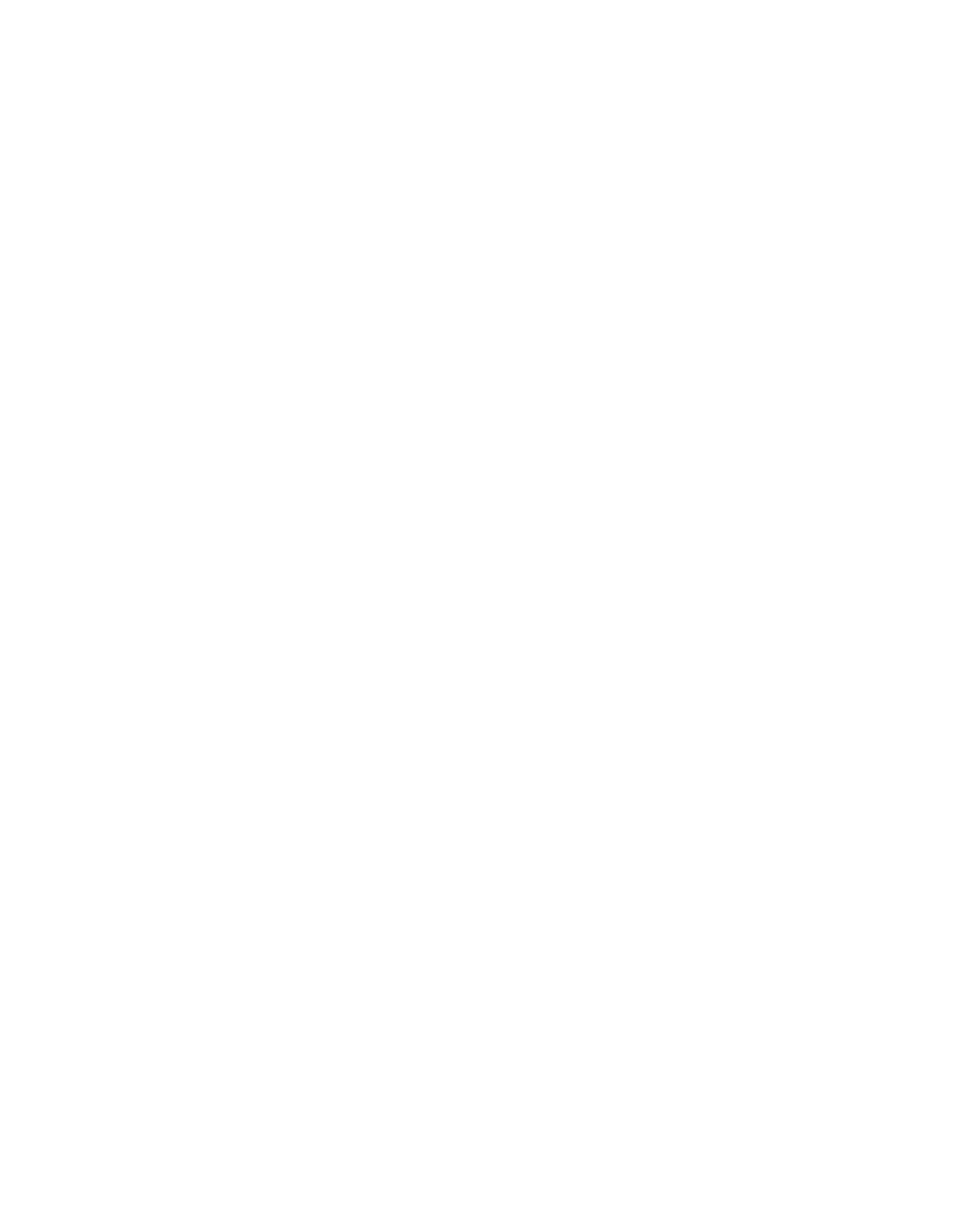Effects of Acid Mist on the Growth of Albizia lebbeck (L.) Benth.

the final week. At the above mentioned pH, the height was better during first and second weeks as compared to third week.



Fig. 2a. Effects of different pH range on the number of leaves of Albizia lebbeck.



Fig. 2b. Effects of different pH range on the number of leaves of Leucaena leucocephala.

Consequences obviously ascertained that plants of A. lebbeck and L. leucocephala were adversely affected in height and number of leaves at different pH levels. Different results were expressed in height and number of leaves particularly, at third week because internal retarding was most severe when effects were determined in plants when sprayed at pH 4 whereas, plants were sprayed by the acidic solution concentration of pH 5 was less affected. Chappelka and Chevone (1986) found severe reduction in growth of white ash (Fraxinus americana) seedlings by acid rain. Plants were less affected which were treated with pH 7, since pH 7 was termed as neutral, hence, it was not affected on plants as compared to pH 4 and 5. Acid deposition occurs in the forms of rain, snow, mist and fog. Industry booming throughout the world, acid deposition is a growing danger. Its impact on aquatic areas, forests and all life forms is unhealthy and destructive. Two of the main sources of acid deposition are natural emissions and anthropogenic.

002-05/11CPMJ©Karachi University Press

Natural causes include volcano emissions, lightning, and microbial processes, while anthropogenic refers to industrial emissions and other man-made polluters. When nitric and sulfuric acids are released into the atmosphere by smokestacks, fuel combustion, or natural causes, they mix with water vapors at unusual proportions to cause acid deposition. Mostly coniferous forest is affected to acidic rain. Plant absorbs this acidic water and adverse effects appeared on leaves and other parts of plants. Visible symptoms and growth reduction of plants have been observed by some of the workers (Iqbal and Qadir, 1994; Wood and Borman, 1974; Leith et al., 1989) with respect to acid mist. Wood and Bormann (1974) showed that acid mist did not have a significant effect upon the growth of seedlings of Betula alleghaniensis, but at pH 2.3 the same plant showed marked reduction in growth after 11 weeks of treatment. Reduction in growth, chlorophyll, photosynthetic activity, carbohydrate production in Phaseolus vulgaris was studied by Trites and Bidwell (1987). Impact of acid mist on the growth of Eucalyptus sp. and Pongamia pinnata was studied by Igbal and Qadir (1994). The height, number of leaves and circumference of the above species were badly affected by the acid mist. The biomass accumulation of *Eucalyptus* sp. and *P. pinnata* was less at pH 3.0 and 4.0, but slightly increased at pH 5.0 and 6.0 in *P. pinnate* only. The maximum dry biomass was found at pH 7.0. The leaf area of *Eucalyptus* sp. and P. pinnate was also reduced at all pH levels, except in at P. pinnata pH 5.0, where it showed some 12.2 percent increase over pH 7.0.

The results in this study showed that both plants were badly affected by acid mist pollution, particularly, A. lebbeck which was greatly affected with relation to height. This result is in consistent with the findings of Elkiey and Ormrod (1987), where Eucalyptus plants were found to be sensitive to sulfur dioxide and nitrogen dioxide and less sensitive to ozone concentrations. Hanson and Mclaughlin (1989) have found significant reduction in the growth of red spruce seedlings treated with mist containing hydrogen peroxide. Height of A. lebbeck was more affected at pH 4 than other pH levels. Number of leaves of A. lebbeck and L. leucocephala was greatly affected to acid mist but A. lebbeck was comparatively more affected. The reduction in biomass may occur due to the reduced photosynthesis or increased respiration and this might be the result of reduced translocation of photosynthetic material. Leith et al. (1989) have also

265